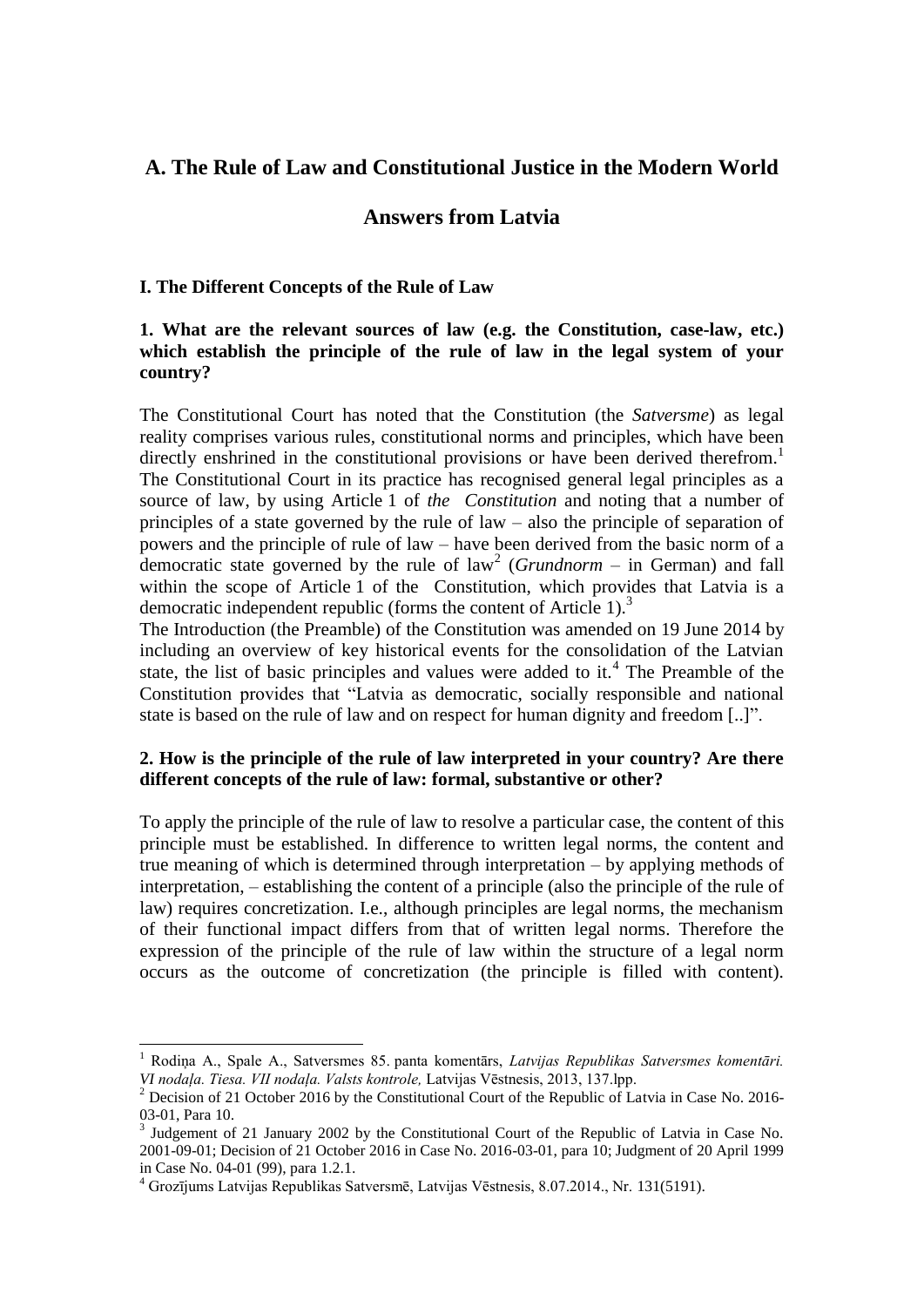Concretization of a principle may be different in different circumstances; however, it is always done within the limits of the principle's fundamental meaning.<sup>5</sup>

In the process of applying the principles of the rule of law (as any other general principle) the skill of deriving it from the basic norm, from other principles of law, to reveal it in the written legal norms or the legal system as whole, as well as of concretising the general legal principle, i.e., to establish its content and scope, is important.<sup>6</sup>

There is a single rule of law concept.

### **3. Are there specific fields of law in which your Court ensures respect for the rule of law (e.g. criminal law, electoral law, etc.)?**

The Constitutional Court ensures respect for the rule of law in all field of law.

### **4. Is there case-law on the content of the principle of the rule of law? What are the core elements of this principle according to the case-law? Please provide relevant examples from case-law.**

The Constitutional Court in its case law has consolidated the finding that general principles of law cannot be ordered in hierarchic sequence and has developed the doctrine of balancing the principles of law,  $7$  as well as, in examining the content of a particular principle (also the rule of law principle) in a concrete situation, has used as the basis the finding that general principles of law may manifest themselves differently in different fields of law.

Upon establishing the content of any norm, the Constitutional Court assesses it within the framework of a state governed by the rule of law. Thus, rights and principles of law are linked to the rule of law principle. Drawing up a list of elements in the rule of law, grouping them precisely, revealing the content of the rule of law (it is constantly evolving) is complicated. Hence, the overview comprises findings from rulings of the Constitutional Court, which point to important elements in the rule of law principle.

A number of principles of a state governed by the rule of law follow from Article 1 of the Constitution, *inter alia*, the principle of supremacy of law. [..] The general principle of rule of rule of law or supremacy of law provides that the state power is linked to law and that it may act solely within the frameworks established by legal norms. This pertains also to public administration, where it may be called the principle of the rule of law in public administration.<sup>8</sup>

The principle of justice and rule of law requires examining cases in a procedure that would ensure fair and unbiased adjudication and that the outcome of all criminal, civil and administrative proceedings would be fair.<sup>9</sup>

<sup>-</sup><sup>5</sup> Rezevska D. Vispārējo tiesību principu nozīme un piemērošana. Rīga. 2015., 99.lpp.

<sup>6</sup> *Ibid*., 94.lpp.

<sup>&</sup>lt;sup>7</sup> Judgement of 15 February 2005 by the Constitutional Court of the Republic of Latvia in Case No. 2004-19-01, Para 7.4.

<sup>&</sup>lt;sup>8</sup> Judgement of 27 March 2008 by the Constitutional Court of the Republic of Latvia in Case No. 2007-17-05, Para 13.

<sup>&</sup>lt;sup>9</sup> Judgement of 11 April 2007 by the Constitutional Court of the Republic of Latvia in Case No. 2006-28-01, Para 12.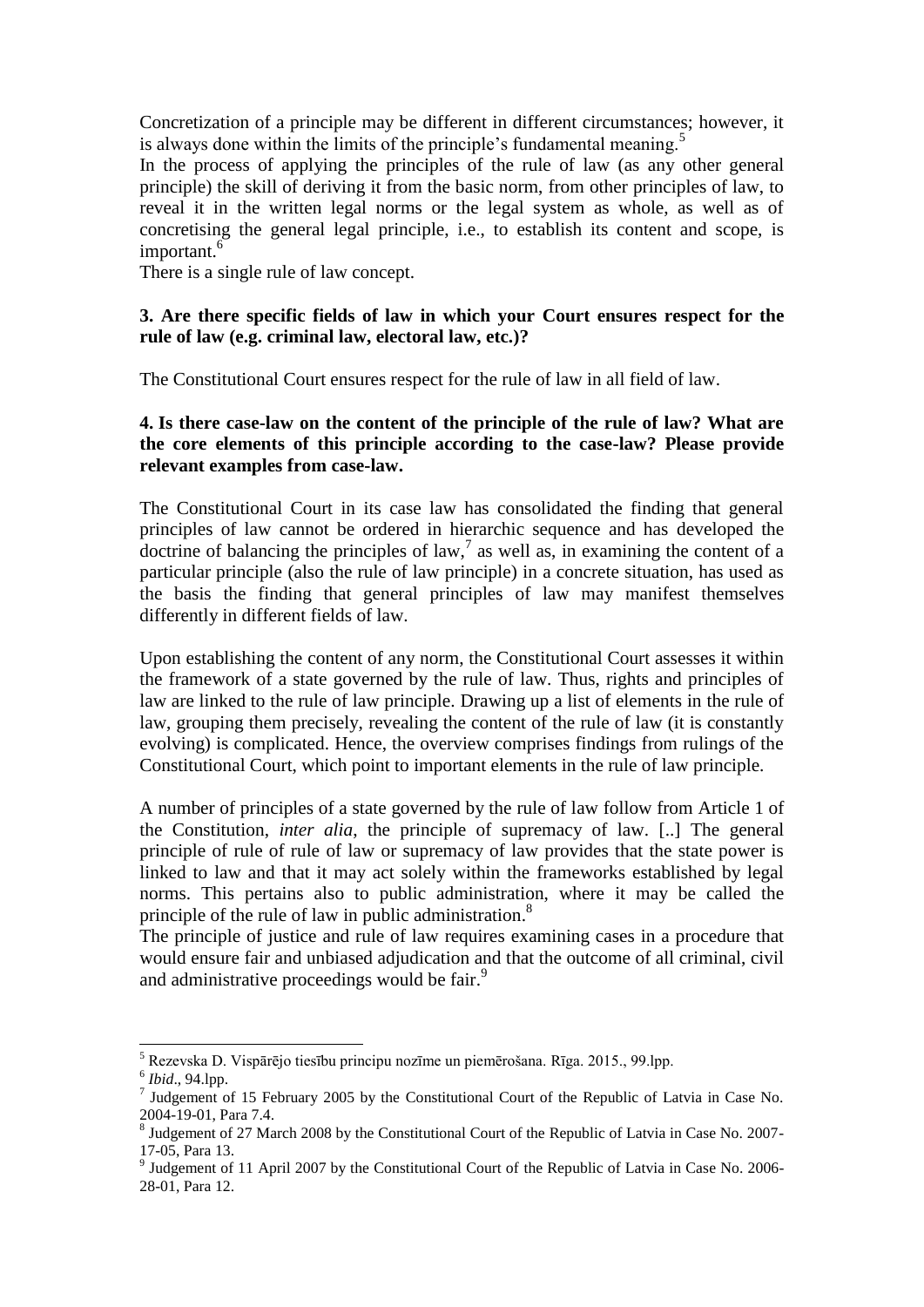Rule of law is based upon a fair outcome of legal proceedings, which can be ensured only by an independent judicial power.<sup>10</sup>

The rule of law principle provides that legal acts and law are binding upon all institutions of state power, including the legislator itself. In a democratic republic the Parliament must abide by the Constitution and other laws, *inter alia*, those adopted by the Parliament itself.<sup>11</sup>

The obligation to abide by provisions established in law and to comply with legal regulation is in equal measure applicable both to the inhabitants and the constitutional institutions of the state. <sup>12</sup> Exercising of the state power is based upon the presumption that all state institutions abide by the Constitution and their competence, as well as duly perform their duties.<sup>13</sup>

In a democratic state governed by the rule of law all institutions of sate power are obliged to abide by the provisions and principles of the Constitution. Moreover, all issues pertaining to application of law by state institutions is subjected to review by the judicial power, which guarantees that legal norms are applied in conformity with the Constitution. 14

Pursuant to the principle of the rule of law, public administration is subjected to legal acts and law. 15

Exercising of the state power is based upon the presumption that all state institutions abide by the Constitution and their competence, as well as duly perform their duties.<sup>16</sup> Pursuant to the principle of a state governed by the rule of law, the body applying law is subjected to legal acts and law, therefore it can base its findings solely upon legal reasoning, not that of policy of law. I.e., the body applying law must adjudicate the particular dispute on the basis of legal (law) arguments, separating these from arguments of policy of law.<sup>17</sup>

The Constitutional Court has recognised *expressis verbis* that one of the elements in rule of law is **the principle of legal certainty**, which, *inter alia,* requires that court judgements, which have entered into force, are not contested. <sup>18</sup> **Legal stability** is an essential element of the principle of a state governed by the rule of law. It requires, *inter alia*, not only regulated legal proceedings, but also a conclusion thereof that is legally enduring.<sup>19</sup>

<sup>&</sup>lt;sup>10</sup> Judgement of 18 January 2010 by the Constitutional Court of the Republic of Latvia in Case No. 2009-11-01, Para 7.4.

<sup>&</sup>lt;sup>11</sup> Judgement of 3 February 2012 by the Constitutional Court of the Republic of Latvia in Case No. 2011-11-01, Para 16.

<sup>&</sup>lt;sup>12</sup> Judgement of 3 February 2012 by the Constitutional Court of the Republic of Latvia in Case No. 2011-11-01, Para 16.1.

<sup>&</sup>lt;sup>13</sup> Decision of 19 December 2012 by the Constitutional Court of the Republic of Latvia in Case No. 2012-02-01, Para 23.

<sup>&</sup>lt;sup>14</sup> Decision of 19 December 2012 by the Constitutional Court of the Republic of Latvia in Case No. 2012-03-01, Para 23.

<sup>&</sup>lt;sup>15</sup> Judgement of 17 January 2008 by the Constitutional Court of the Republic of Latvia in Case No. 2007-11-03, Para 23.2.

<sup>&</sup>lt;sup>16</sup> Decision of 19 December 2012 by the Constitutional Court of the Republic of Latvia in Case No. 2012-03-01, Para 23.

<sup>&</sup>lt;sup>17</sup> Decision of 2 March 2015 by the Constitutional Court of the Republic of Latvia in Case No. 2014-16-01, Para 12.

<sup>&</sup>lt;sup>18</sup> Judgement of 2 June 2008 by the Constitutional Court of the Republic of Latvia in Case No. 2007-22-01, Para 16.3.

<sup>&</sup>lt;sup>19</sup> Judgement of 5 March 2002 by the Constitutional Court of the Republic of Latvia in Case No. 2001-10-01, Para 8.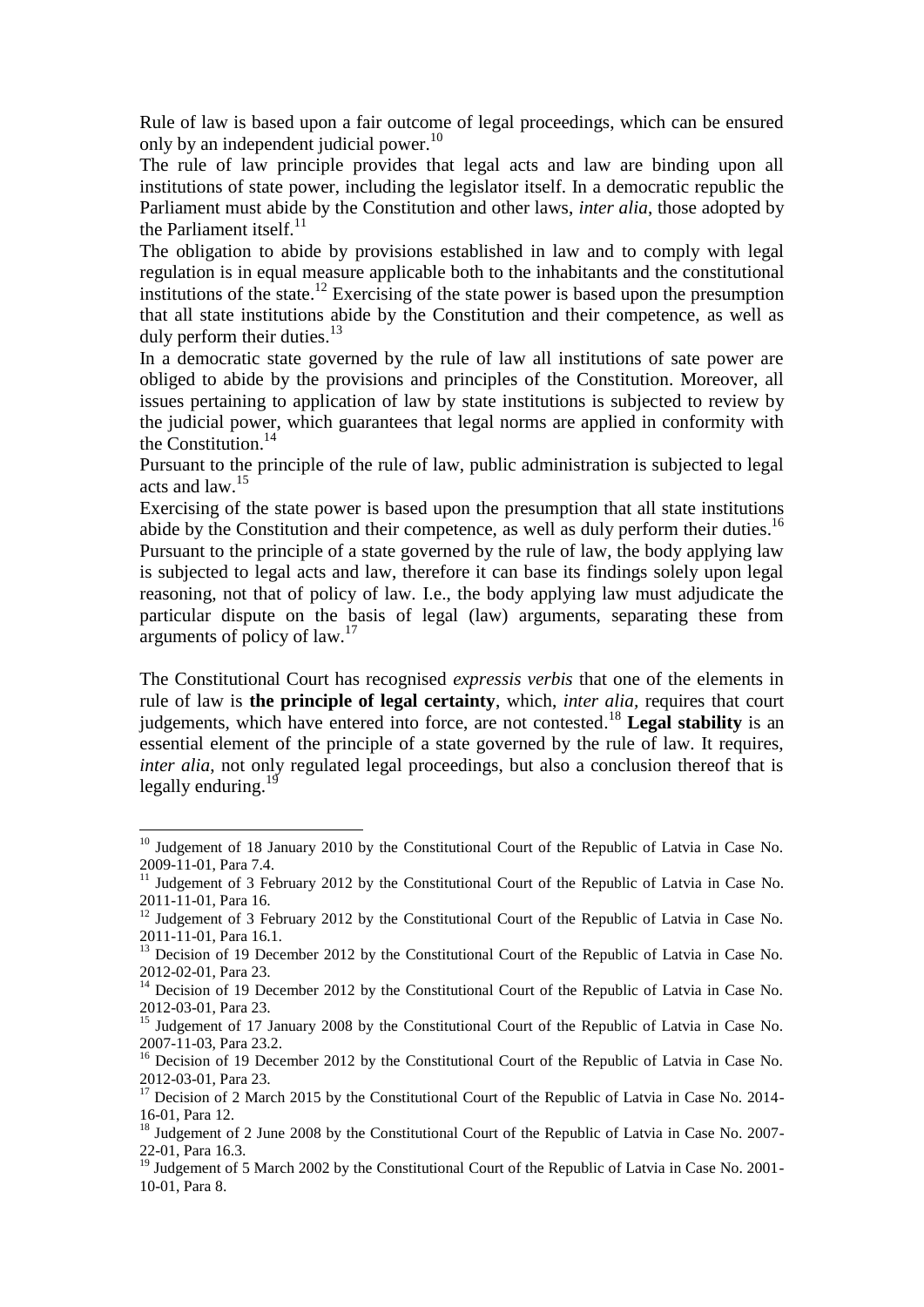As the Constitutional Court has noted, **the principle of legitimate expectations** is recognised by all states governed by the rule of law. This principle provides that state institutions must be consistent in their actions with respect to regulatory acts that are issued, they must take into consideration legal expectations that persons might develop on the basis of a particular legal  $act.^{20}$ . The principle of legitimate expectations also provides that in a democratic state governed by the rule of law a person may expect that institutions of public administration act legally, *inter alia*, that tax administration interprets laws correctly.<sup>21</sup>

The Constitutional Court has linked to the principle of a state governed by the rule of law **the requirement of fairness** (principle of justice). In a democratic state governed by the rule of law the main aim of laws is to ensure justice. Other aims are subordinated to this. A law that imposes disproportional restrictions upon persons' fundamental rights cannot be recognised as being fair.<sup>22</sup>

The legislator, in restoring the legal system of independent Latvia and abiding by the principles of a state governed by the rule of law, was obliged to introduce measures to compensate, to the extent possible, for the damages inflicted by the previous regime and to restore justice. However, the legislator, in selecting means for implementing land reform, had to achieve as fair a balance as possible between the private interests of various members of society.<sup>23</sup>

The principle of a state governed by the rule of law requires a fair outcome of criminal proceedings; i.e., so that persons would not be convicted for such criminal offences that they did not commit and that those persons, who have committed criminal offences, are appropriately convicted.<sup>24</sup>

In a democratic state governed by the rule of law public administration must strive to ensure justice. Formal application of contested norms, ignoring actual circumstances that make the particular case significantly different from other cases, where the legislator has envisaged a certain way of exercising the state power, is inadmissible.<sup>25</sup> In a democratic state governed by the rule of law public administration must perform the functions entrusted to it by society in an honest, effective and fair manner, its actions must comply with laws. 26

#### **5. Has the concept of the rule of law changed over time in case-law in your country? If so, please describe these changes referring to examples.**

 $^{20}$  Judgement of 10 June 1998 by the Constitutional Court of the Republic of Latvia in Case No. 04-03(98).

<sup>&</sup>lt;sup>21</sup> Judgement of 19 June 2010 by the Constitutional Court of the Republic of Latvia in Case No. 2010-02-01, Para 9.4.1.

 $^{22}$  Judgement of 11 April 2007 by the Constitutional Court of the Republic of Latvia in Case No. 2006-28-01, Para 20.1.

 $^{23}$  Judgement of 25 March 2003 by the Constitutional Court of the Republic of Latvia in Case No. 2002-12-01, Para 1.

<sup>&</sup>lt;sup>24</sup> Judgement of 5 March 2002 by the Constitutional Court of the Republic of Latvia in Case No. 2001-10-01, Para 8.

<sup>&</sup>lt;sup>25</sup> Judgement of 28 February 2007 by the Constitutional Court of the Republic of Latvia in Case No. 2006-41-01, Para 15.

 $\frac{26}{3}$  Judgement of 24 March 2000 by the Constitutional Court of the Republic of Latvia in Case No. 04-07 (99), Para 3.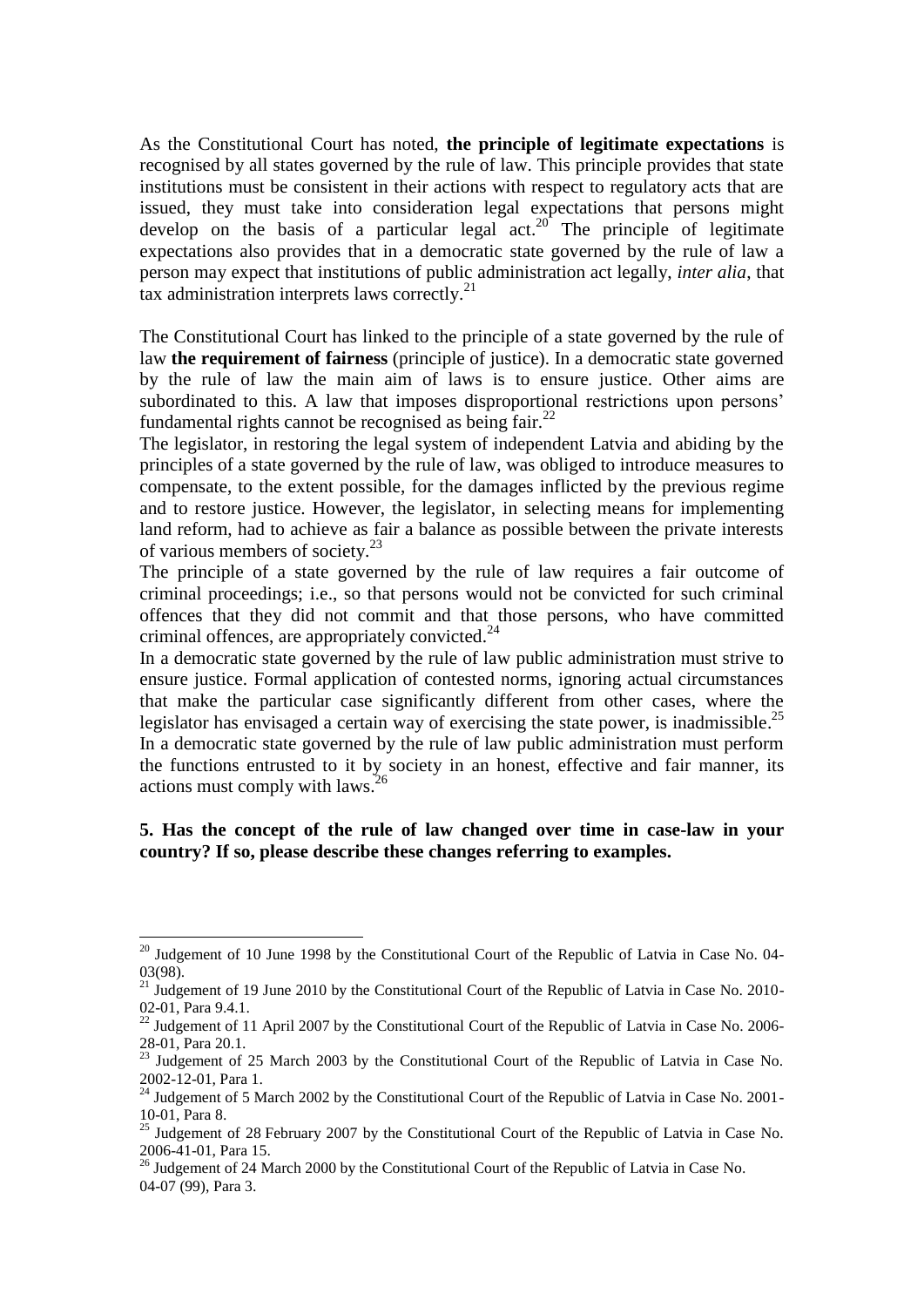Although legal scholars have facilitated development of principles that are indirectly included in the Constitution, the contribution by the Constitutional Court to applying and explaining general legal principles is invaluable.

No direct references can be found in the case law of the Constitutional Court to changes in the content of any principle; however, not only the theory, but also the case law proves that the principle of the rule of law (as any other general principle) is not closed and frozen, it constantly evolves as the result of interaction between different interpretations of the Constitution, new circumstances and new legal findings. $27$ 

### **6. Does international law have an impact on the interpretation of the principle of the rule of law in your country?**

Legal system of the Republic of Latvia is characterised by openness to international law. Pursuant to the doctrine of monism, international legal provisions that are binding upon the Republic of Latvia are applied directly in Latvia.<sup>2</sup>

Judgements by the Constitutional Court have played an important role in understanding and interpreting Latvia's practice of applying international law. Scholars of law note that in the early cases of the Constitutional Court international law arguments were not elaborated and, possibly, balanced on the border with political considerations. During the last years, however, the Constitutional Court in two complex cases of principal importance has examined in detail international treaties – in the so-called Case of Latvian-Russian Border Agreement<sup>29</sup> and Lisbon Treaty Case.<sup>30</sup> These judgements by Constitutional Court led to extensive debates among Latvian legal scholars about the place and role of international treaties and international law in general within the Latvian legal system. $31$ 

In the judgement of 30 August 2000 in the so-called *KGB* Case<sup>32</sup> the Constitutional Court defined the position with regard to interpretation of the Constitution in interconnection with international human rights provisions and the use of findings approbated in the case of law of the European Court of Human Rights in interpreting the provisions of the Constitution. On  $15$  October 1998 the Saeima<sup>33</sup> added to the Constitution Chapter VIII "Fundamental Human Rights", which entered into force on 8 November 1998. Article 89, included in this Chapter, provides that "the State shall recognise and protect fundamental human rights in accordance with this Constitution, laws and international agreements binding upon Latvia." This Article shows that the legislator's aim had not been to set the provisions of human rights included in the Constitution against the provisions of international human rights, but quite to the contrary – to achieve harmony between these norms. International law and the practice of its application may serve as a means for establishing the content of the

<sup>27</sup> <sup>27</sup> Par Latvijas valsts konstitucionālajiem pamatiem un neaizskaramo Satversmes kodolu. Konstitucionālo tiesību komisijas viedoklis un materiāli, Rīga, Latvijas Vēstnesis, 2012. Page 105, Para 224

 $28$  Constitutional Court of the Republic of Latvia, Separate opinions of the Constitutional Court Justices Sanita Osipova and Ineta Ziemele in Case No. 2015-19-01, Para 5.

 $^{29}$  Judgement by the Constitutional Court of the Republic of Latvia in Case No. 2007-10-0106

<sup>&</sup>lt;sup>30</sup> Judgement by the Constitutional Court of the Republic of Latvia in Case No. 2008-35-01

<sup>31</sup> Ieva Bērziņa-Andersone, Agris Repšs, Mārtiņš Paparinskis, ZAB "Sorainen". Analītisks darbs par starptautiskajām līgumtiesībām un šo tiesību mijiedarbību ar Eiropas Savienības un tās dalībvalstu tiesībām, TM 2009/05, Rīga, 2009, 7.lpp.

<sup>&</sup>lt;sup>32</sup> Judgement by the Constitutional Court of the Republic of Latvia in Case No. 2000-03-01

<sup>&</sup>lt;sup>33</sup> Parliament of the Republic of Latvia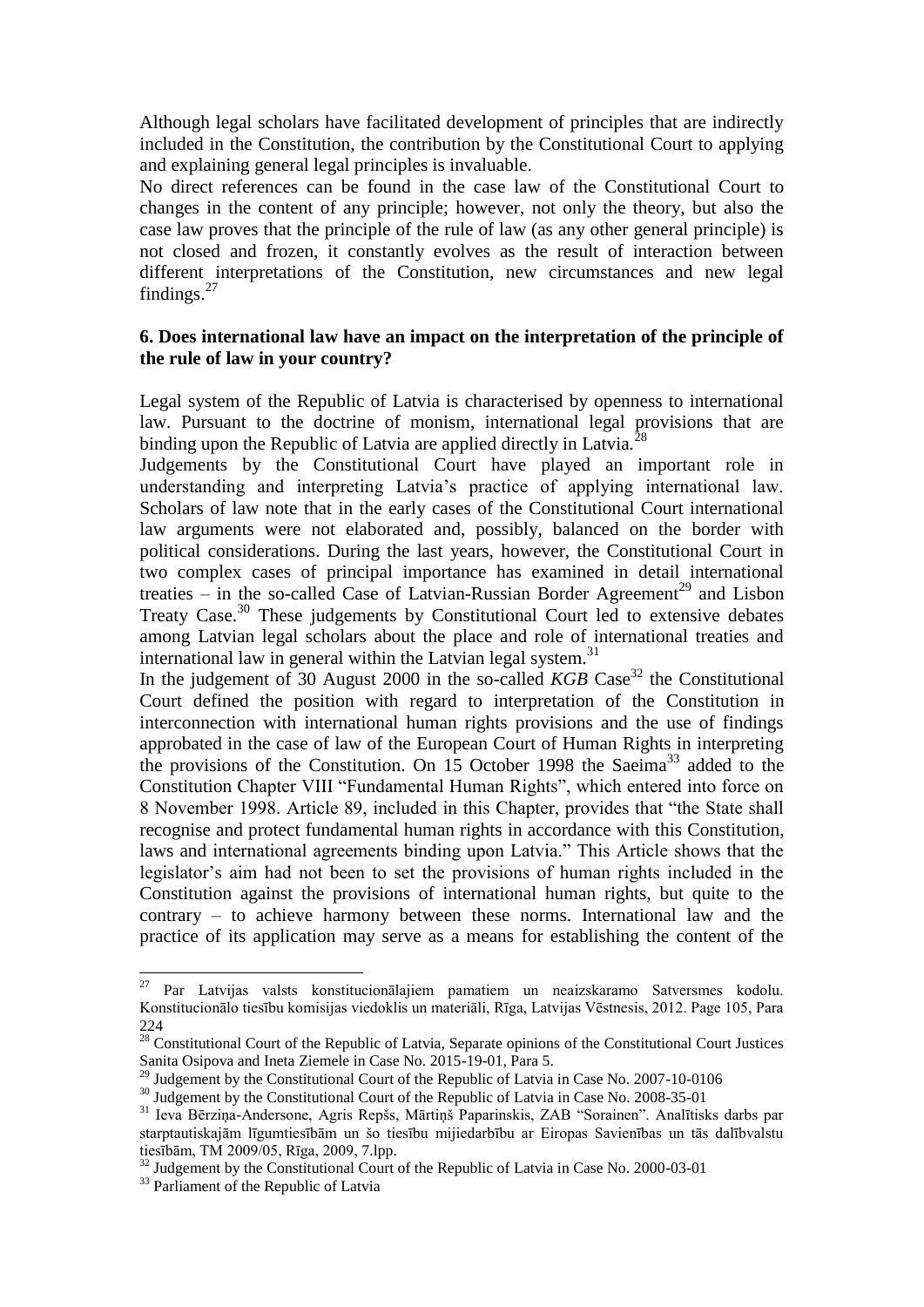legal norms and principles (the principle of the rule of law included) defined by the Constitution. <sup>34</sup> Constitutional Court has noted that in cases, where the content of human rights norms that are included in the Constitution is unclear, it should be interpreted, to the extent possible, in accordance with interpretation used in the practice of applying international norms of human rights. This obligation of parties applying law follows both from Article 89 of the Constitution and the principle of openness of the Constitution. <sup>35</sup> Maximum openness of the constitutional law to international law is typical of Latvia, integrating through interpretation progressive developments of international law into the constitutional regulation.<sup>36</sup> However, Constitutional Court has underscored that all states that are members of international treaties must abide by fairness and respect the obligations that follow from the treaty and other sources of international law. A state may not set its national law against the international commitments (law).<sup>37</sup>

With ratification of the Treaty concerning the Accession of the Republic of Latvia to the European Union, the European Union law has become an integral part of the Latvian law. Thus, the legal acts of the European Union and interpretation thereof consolidated in the judicature of the Court of Justice of the European Union must be taken in consideration in applying national regulatory enactments to prevent possible contradictions between the Latvian law and the EU law.<sup>38</sup> However, Constitutional Court has also noted that the legal acts of the European Union must be taken into account, both in applying and interpreting national regulatory enactments and preventing possible contradictions between the Latvian and the EU law, insofar this does not affect the fundamental principles of the Constitution.<sup>39</sup>

#### **II. New challenges to the rule of law**

-

#### **7. Are there major threats to the rule of law at the national level or have there been such threats in your country (e.g. economic crises)?**

During the period of overcoming the economic crisis, the Constitutional Court had to review compliance of regulatory enactments with the Constitution, *inter alia*, with the rule of law principle. The Constitutional Court has noted that measures for overcoming crisis and restrictions upon persons' rights related thereto must meet certain criteria. I.e., these must be introduced on the basis of due assessment, abiding by the principles of a state governed by the rule of law.<sup>40</sup> In those case, where due to

 $34$  Judgement of 7 April 2009 by the Constitutional Court of the Republic of Latvia in Case No. 2008-35-01, Para 13.

<sup>35</sup> Kovaļevska A. Satversmes 89. pants: vai deklaratīva norma Satversmē. Jurista Vārds, 2008. 15. jūlijs, Nr. 26(531).

<sup>36</sup> Levits E. Piezīmes par Satversmes 8. nodaļu – Cilvēka pamattiesības. Cilvēktiesību Žurnāls, 1999, Nr. 9-12, 22. – 25. lpp.

 $37$  Judgement of 7 July 2004 by the Constitutional Court of the \Republic of Latvia in Case No. 2004-01-06, Para 6 of the Findings.

<sup>&</sup>lt;sup>38</sup> Judgement of 2 May 2012 by the Constitutional Court of the Republic of Latvia in Case No. 2011-17-03, Para 13.3.

<sup>&</sup>lt;sup>39</sup> Judgement of 13 June 2014 by the Constitutional Court of the Republic of Latvia in Case No. 2014-02-01, Para 13.

<sup>&</sup>lt;sup>40</sup> Judgement of 15 April 2010 by the Constitutional Court of the Republic of Latvia in Case No. 2009-88-01, Para 9.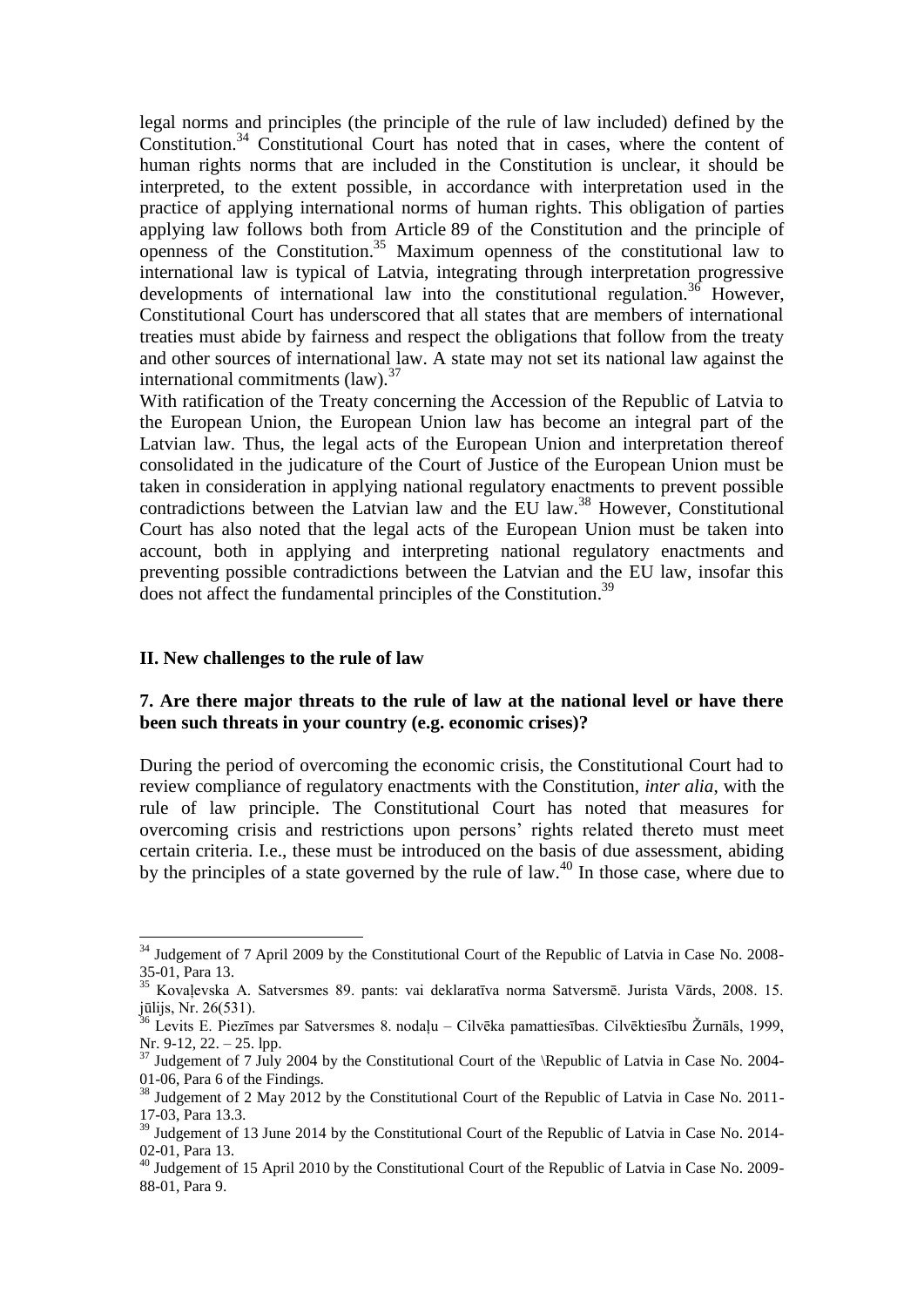economic recession social guarantees must be decreased, the State must act in compliance with the principle of a state governed by the rule of law. $41$ 

In one of the cases under review, the Court established that the difficult economic situation in the state undoubtedly made it difficult for the Cabinet and the Parliament to perform their functions with the terms set in law. However, such actions by the constitutional institutions of the State, which have been incompatible with law for a number of years, cannot be recognised as being acceptable. The obligation to abide by legal provisions and comply with legal regulation is in equal measure applicable both to the inhabitants of the state and its constitutional institutions. 42

### **8. Have international events and developments had a repercussion on the interpretation of the rule of law in your country (e.g. migration, terrorism)?**

No.

1

**9. Has your Court dealt with the collisions between national and international legal norms? Have there been cases of different interpretation of a certain right or freedom by your Court compared to regional / international courts (e.g. the African, Inter-American or European Courts) or international bodies (notably, the UN Human Rights Committee)? Are there related difficulties in implementing decisions of such courts / bodies? What is the essence of these difficulties? Please provide examples**

See answer to the Question No. 6.

There have been no problems in the experience of the Constitutional Court until now; however, in this regard it is worth mentioning cases linked to citizenship.

In 2011 the Constitutional Court has assessed differences envisaged in law in calculating old-age pensions for citizens and non-citizens of Latvia.<sup>43</sup> The Constitutional Court referred to the doctrine of state continuity in this judgement and noted that Latvia was not the successor in rights and obligations of the former USS and that the State of Latvia did not have to undertake the commitments of another state to ensure old-age pensions to persons for the period they had worked outside the territory of Latvia. It is noteworthy that that persons in their applications had referred to the Judgement by the Grand Chamber of the European Court of Human Rights "Andrejeva *versus* Latvia", in which one of Judges in the separate opinion noted that the European Court of Human Rights had applied the European Convention for the Protection of Human Rights and Fundamental Freedoms in isolation from international law and the doctrine of state continuity.

<sup>&</sup>lt;sup>41</sup> Judgement of 31 March 2010 by the Constitutional Court of the Republic of Latvia in Case No. 2009-76-01, Para 6.2.

<sup>&</sup>lt;sup>42</sup> Judgement of 3 February 2012 by the Constitutional Court of the Republic of Latvia in Case No. 2011-11-01, Para 16.1.

<sup>&</sup>lt;sup>43</sup> Judgement of 17 February 2011 by the Constitutional Court of the Republic of Latvia in Case No. 2010-20-0106

Para 1 of Transitional Provisions in the law "On State Pensions" lists periods of work and periods equalled to them accrued in the territory of the USSR, which are held as equivalent to the period of insurance and, thus, influence calculation of the old-age pension. Compared to citizens of Latvia, for non-citizens this circle of periods is narrower, i.e., only the period of studies and political repressions is equalled to the period of insurance. The applicants noted that the different rules regarding calculation of insurance periods for citizens and non-citizens were discriminatory.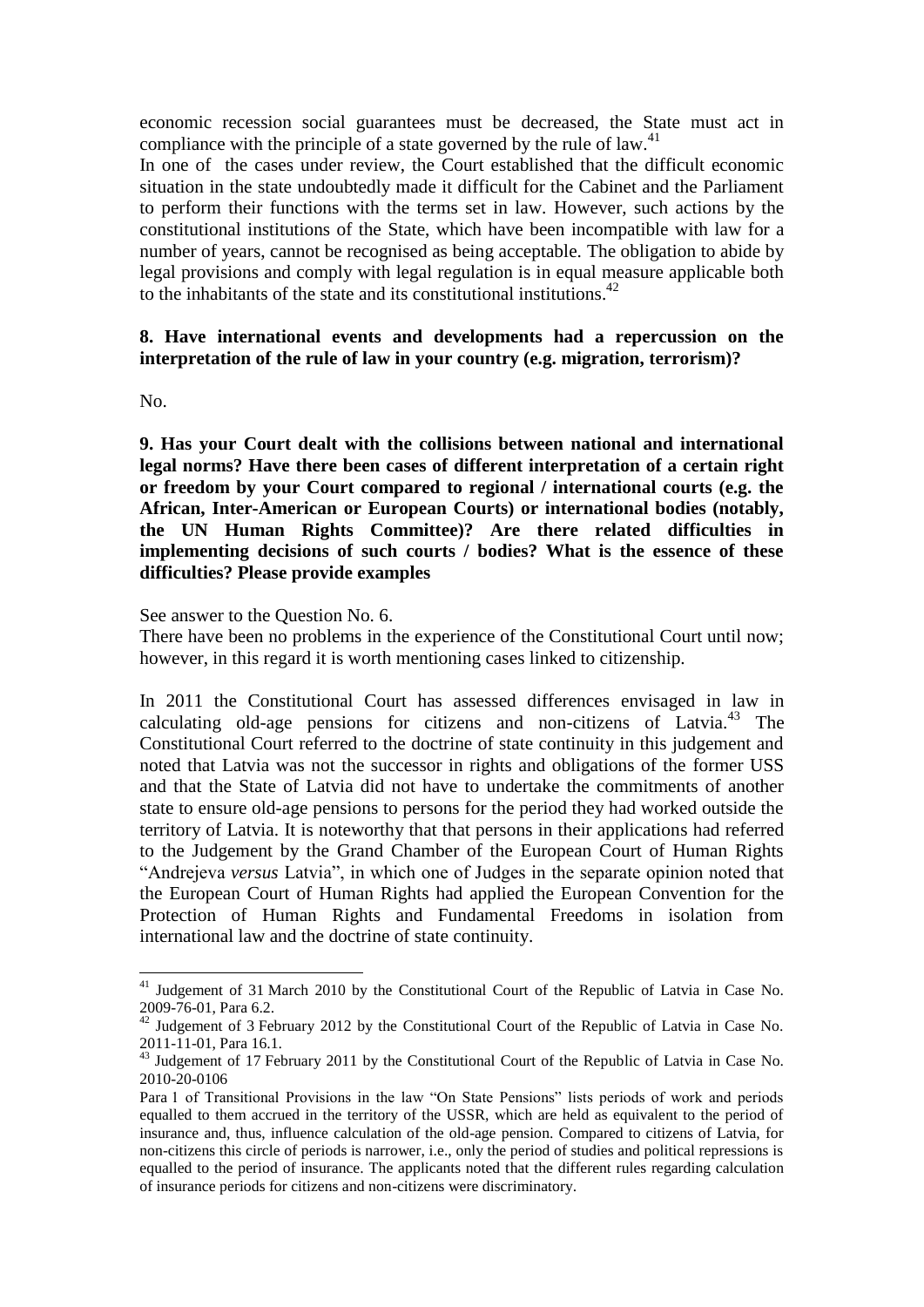In the so-called "Double Citizenship Case"<sup>44</sup> the Constitutional Court concluded that "the doctrine of state continuity comprises also the principle of continuity of citizenship. If the state chooses to be based upon its continuity, then regulation on citizenship should comply with this principle." To establish, whether the continuity doctrine has been complied with, the historical conditions of the origin of the institution of Latvian citizenship are extensively examined, as well as the issue, if and how Latvian citizenship continued *de facto* and *de jure* during the illegal occupation of Latvia.

The principle of citizenship continuity envisages an obligation of the State, to the extent possible, to restore the citizenship right of those, who had it prior to the illegal occupation of the state. However, even in the context of continuity doctrine, the State does not have the obligation to register as citizens all persons, who were citizens of this State before it *de facto* lost its independence, and the descendants of these persons. Moreover, a person himself also has a certain obligation to participate in the process of restoring the citizen's s rights. Whereas no citizen of Latvia, who has acquired citizenship upon birth, has been deprived of the right to register as a citizen, and no time restrictions have been set for its.<sup>45</sup>

The different practice of the Baltic States with respect to dual citizenship is, *inter alia*, discussed in the judgement. In this judgement the Constitutional Court also verified that the contested norms did not fall within the scope of Article 15 of the United Nations Universal Declaration of Human Rights, since the subjects were not stateless persons and they had not been arbitrarily deprived of citizenship, causing a situation of statelessness. Whereas international law does not provide for a person's right to dual citizenship.<sup>46</sup>

#### **III. The Law and the State**

-

#### **10. What is the impact of the case-law of your Court on guaranteeing that state powers act within the constitutional limits of their authority?**

Neither the Constitution, nor the Constitutional Court Law *expressis verbis* defines the jurisdiction of the Constitutional Court to resolve conflicts of jurisdiction.<sup>47</sup> However, the judicial power in general and the Constitutional Court as part of it

 $^{44}$  Judgement of 13 May 2010 by the Constitutional Court in Case No. 2009-94-01.

In this case the norm of the Citizenship Law, adopted in 1994, that envisaged that citizens of Latvia and their descendants who in the period from 17 June 1940 to 4 May 1990, escaping from the terror of the occupational regime of the USSR and Germany, had left Latvia as refugees or had been deported, and due to these reasons had not been able to return to Latvia and in this period had become naturalised abroad, retained the right to register in the Population Register as citizens of Latvia, and following registration enjoy the rights of the citizen and perform the duties of a citizen in full scope, if the registration occurred prior to 1 July 1995. If these persons registered after 1 July 1995, they had to renounce the citizenship of any other state.

The applicant – the Department of Administrative Cases of the Supreme Court Senate – held that prohibition of dual citizenship could be equalled to deprivation of citizenship.

<sup>&</sup>lt;sup>45</sup> Ziemele I., Spale A., Jurcēna L. Constitutional Adjudication in Latvia. 2018.

<sup>46</sup> The Constitutional Court examined issues linked to dual citizenship also in the decision of 21 August 2007 on terminating legal proceedings in Case No. 2007-07-01.

<sup>47</sup> As it is, for example, in Germany (Article 93 sec. 1 no. 1 of the Basic Law and §§ 63 et. seq. Of the Federal Constitutional Court Act), Macedonia (Constitution of the Republic of Macedonia, Article 110 lines 4 and 5), etc.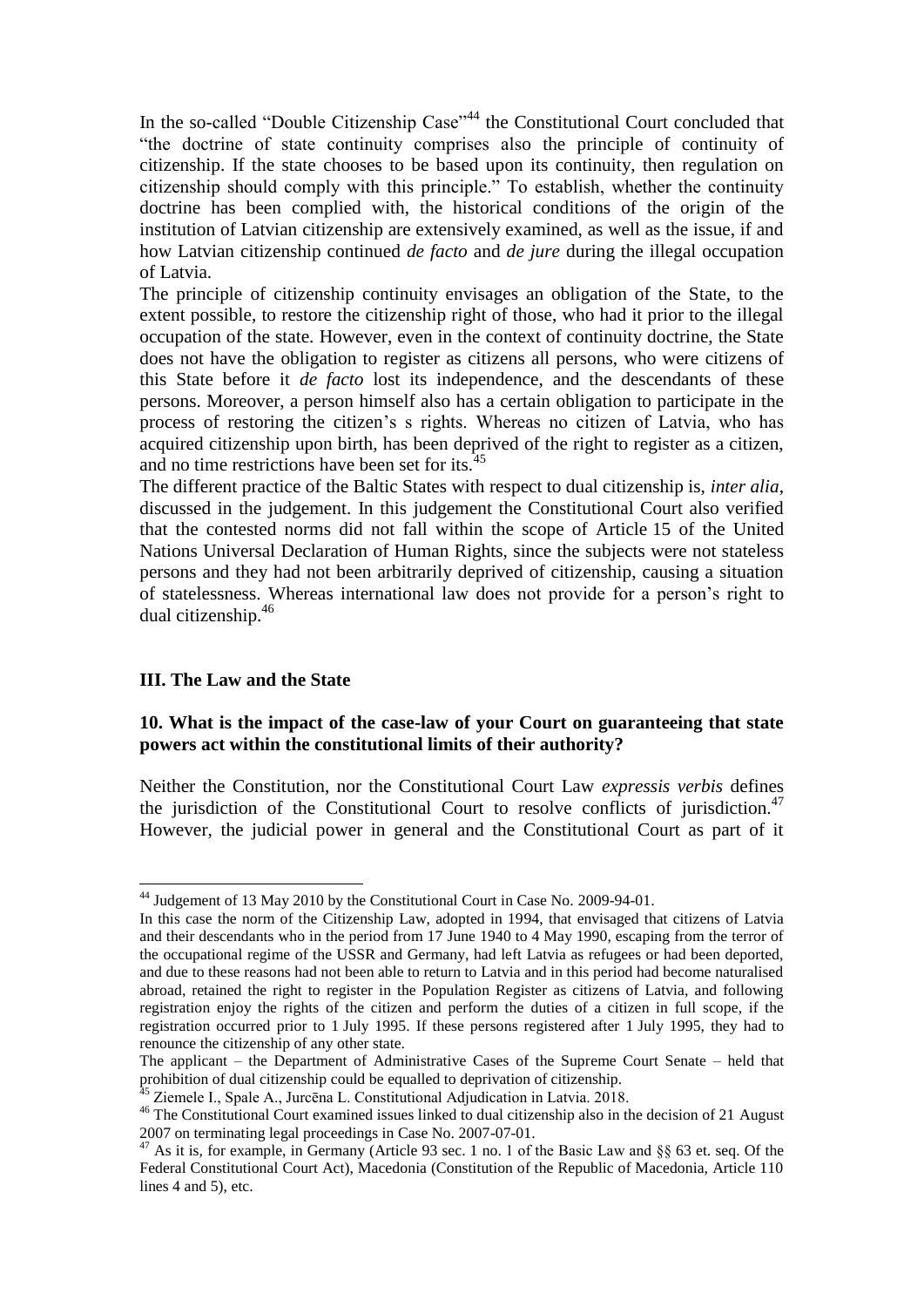ensure a comprehensive control over the two other branches of state power.<sup>48</sup> In view of the Court's jurisdiction, issues of relationships between the branches of power, constitutional organs and subordinate and autonomous institutions defined in the Constitution can come and have come before the Constitutional Court, especially where the contested norm (act) applies to relationships between these institutions or bodies.

Constitutional Court decisions are binding to all the state bodies.

The execution of the Constitutional Court judgements has never been an issue in Latvia. In the course of twenty years following the establishment of the Constitutional Court, there were only a couple of judgements in regard of which it could be stated that the execution did not proceed in complete accordance with the Court's provisions (the execution was delayed, or the judgement was only executed upon repeated reference).

### **11. Do the decisions of your Court have binding force on other courts? Do other / ordinary courts follow / respect the case-law of your Court in all cases? Are there conflicts between your Court and other (supreme) courts?**

Section  $29(2^1)$  and  $32(2)$  of the Constitutional Court Law provides that interpretation of the legal provision provided by the Constitutional Court in a judgment or in a decision to terminate proceedings is binding on all domestic authorities, including the court, as well as natural and legal persons.

There are no conflicts between the national courts. A constructive dialogue between the Constitutional Court and courts of general jurisdiction manifests itself both in exchange of information between judges and court employees on different issues of law, by using mutual case-law, as well as by courts of general jurisdiction exercising their competence to submit an application to the Constitutional Court.

### **12. Has your Court developed / contributed to standards for law-making and for the application of law? (e.g. by developing concepts like to independence, impartiality, acting in accordance with the law, non bis in idem, nulla poena sine lege, etc.).**

Yes. The Constitutional Court has influenced both the procedure for adopting regulatory enactments, and the content of these acts. Moreover, the Constitutional Court has also a preventive role, because texts of regulatory enactments are amended not solely in order to enforce a respective ruling by the Constitutional Court, but the case-law of the Constitutional Court is also used in drafting and amending regulatory enactments.

Rulings by the Constitutional Court are binding upon bodies applying regulator enactments - both upon institutions and courts. See also answer to Question 11.

For example, in the so-called "judges' salaries cases", the Constitutional Court developed "the doctrine of cooperation" of the branches of state power; and "the obligation to hear" that follows from it is not only a procedural pre-requisite for ensuring the independence of the judicial power, such cooperation also ensures the possibility to reach the most effective solution as to the content, when amendments

<sup>&</sup>lt;sup>48</sup> Judgement of 22 February 2002 by the Constitutional Court of the Republic of Latvia in Case No. 2001-06-03, Para 1.2 of the Findings.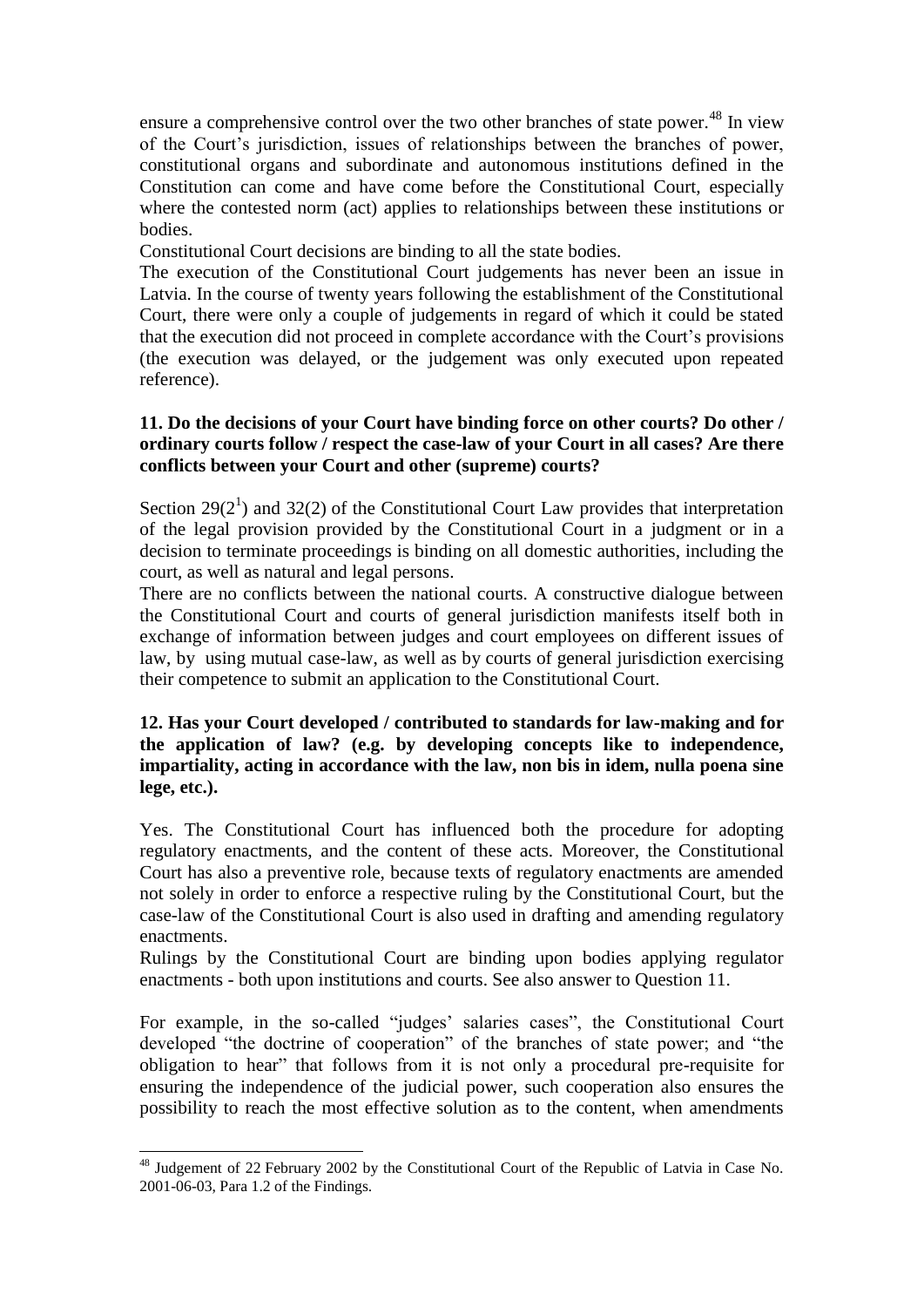are introduced into regulation pertaining to the judicial power. This doctrine operates also in the process of preparing and adopting the budget, and the procedural requirements that follow from it must be met.

The doctrine of cooperation, as the Constitutional Court has noted, means that the legislator, prior to adopting a decision on the functioning of courts – both with regard to budgetary issues and other issues related to the performance of court functions<sup>49</sup>, must give the possibility to an independent institution that represents the judicial power to express its opinion on issues that influence the work of courts. In the context of separation of power and judicial independence, hearing the opinion of the judicial power means:

(1) the legislator has the right not to uphold the opinion of the judicial power; however, it must be heard and treated with respect and true understanding; and

(2) in case, if this opinion is not taken into account or is taken into account only partially, the legislator has the duty to provide substantiation for its action in the scope that would provide to the court, if it had to examine the compliance of the legislator's actions with the Constitution, all information needed to perform the proportionality test.

In its judgement in the first case of judges salaries<sup>50</sup> the Constitutional Court developed the concept of judicial independence listing the guarantees for the independence of judges: "[t]he independence of judges is connected with a number of such guarantees: guaranteed tenure of the judge (the procedure for appointing or approving judges, the qualification necessary for the appointment, guarantees of irremovability, conditions for promotion and transfer to another position, conditions for suspending and terminating the mandate), the immunity of the judge, financial security (social and material guarantees), the institutional (administrative) independence of a judge and the actual independence of the judiciary from the political influence of the executive power or the legislator."

Rulings by the Constitutional Court comprise a number of important findings, which have contributed to standards for law-making and for the application of law.

Some of these findings pertain to the legislative process:

-

External legal acts may be issued only in abiding by the Constitution and general principles of law.<sup>51</sup>

In a democratic state, involvement of affected social groups in the procedure of decision making is an important mechanism for facilitating participation of civil society. Hearing the opinion of the respective social groups is particularly advisable in those situations, where the intended regulatory enactments restrict their fundamental rights guaranteed in the Constitution. $52$ 

<sup>&</sup>lt;sup>49</sup> The Constitutional Court noted in its judgements, which issues should be recognised as being essential for the functioning of the judicial power and for its independence, leaving the enumeration open; however, noting *expressis verbis* issues regarding "financing, the number of judges, the necessary staff, as well competence requirements, remuneration". It also noted that the principle of separation of power prohibits the executive power from taking decisions on these issues with regard to courts.

<sup>50</sup> Judgement of 18 January 2010 by the Constitutional Court in Case No. 2009-11-01.

<sup>&</sup>lt;sup>51</sup> Judgement of 11 January 2011 by the Constitutional Court of the Republic of Latvia in Case No. 2010-40-03, Para 6.

<sup>&</sup>lt;sup>52</sup> Judgement of 26 November 2009 by the Constitutional Court of the Republic of Latvia in Case No. 2009-08-01, Para 17.2.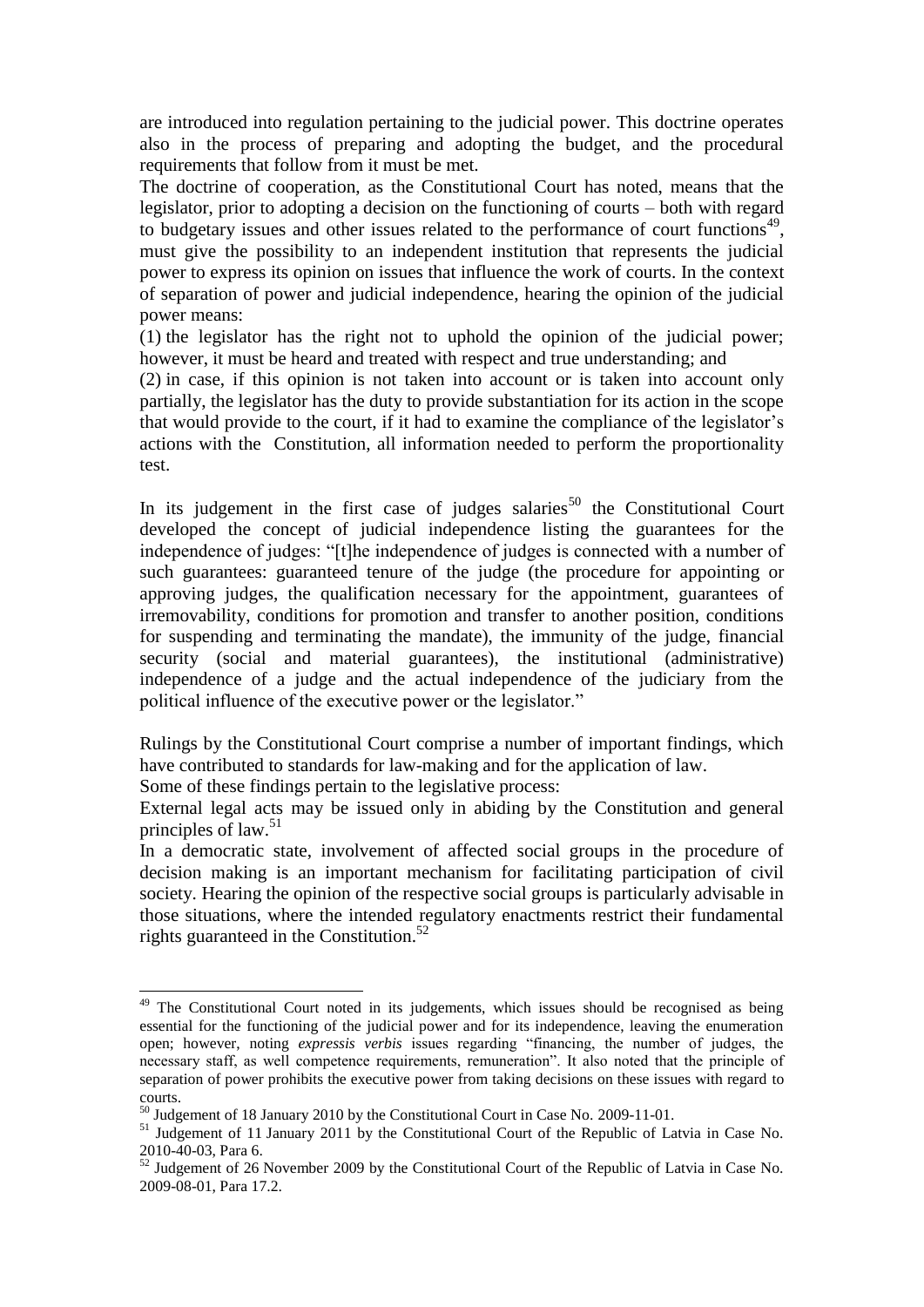Haste is assessed negatively, in the context of drafting and adopting legal provisions, just like the failure inform society about adoption of such provisions in a due and timely manner.<sup>53</sup>

It is the obligation of the Parliament to ensure that legal norms are worded as clearly as to allow correct interpretation thereof.<sup>54</sup>

In a state governed by the rule of law a situation, where the legislator does not treat risk forecasts expressed by experts with sufficient seriousness and does not implement timely measures for averting the risk, in inadmissible. If risks are not averted in due time, the court system may be weakened to the extent that restoring its normal functioning would demand more time and much larger resources. Moreover, doubts might arise as to whether the state is governed by the rule of law at all.<sup>55</sup>

The legislator, *inter alia*, by abiding with the rule of law principle, has the obligation to ensure that the legal system is internally aligned and harmonised. This means that such legal norms, which are no longer necessary for regulating legal relations, should to the extent possible be removed from legal system. Therefore, it is the task of the legislator to exclude to the extent possible simultaneous existence of such legal norms, the mutual compliance and harmonisation of which my cause valid doubts.<sup>56</sup>

Some of these findings with respect to applying laws:

Application of legal norms in compliance with the Constitution comprises identification of the legal norm to be applied and the use of appropriate methods for construing or interpreting these; assessment of inter-temporal and hierarchic application, use of case-law and doctrine of law, as well as creation of law.<sup>57</sup>

To achieve the most fair and expedient aim by the applicable legal norm, various methods for interpreting legal norms must be used – not only the grammatical, but also historical, systemic, and teleological method.<sup>58</sup>

Specifying legal consequences is an inalienable part of applying the law, and in this stage the body applying law has the obligation to consider all legal consequences and to select those consequences, which reach the aim of law, – justice.<sup>59</sup>

In a democratic state governed by the rule of law, public administration must strive to ensure justice. Formal application of contested norms, ignoring actual circumstances that make the particular case significantly different from other cases, where the legislator has envisaged a certain way of exercising the state power, is inadmissible. $^{60}$ In untypical cases, an institution has the right to deviate from implementing legal consequences. However, such deviation must be substantiated by special, presentable and convincing arguments. One case among such could be proportionality test, if the

<sup>60</sup> *Ibid*., Para 15.

<sup>&</sup>lt;sup>53</sup> Judgement of 21 December 2009 by the Constitutional Court of the Republic of Latvia in Case No. 2009-43-01, Para 26.

<sup>54</sup> Judgement of 19 June 2010 by the Constitutional Court of the Republic of Latvia in Case No. 2010-02-01, Para 9.4.1.

<sup>&</sup>lt;sup>55</sup> Judgement of 22 June 2010 by the Constitutional Court of the Republic of Latvia in Case No. 2009-111-01, Para 29.3.

<sup>56</sup> Judgement of 3 February 2012 by the Constitutional Court of the Republic of Latvia in Case No. 2011-11-01, Para 12.

 $57$  Judgement of 2 March 2015 by the Constitutional Court of the Republic of Latvia in Case No. 2014-16-01, Para 13.

<sup>&</sup>lt;sup>58</sup> Judgement of 13 December 2011 by the Constitutional Court of the Republic of Latvia in Case No. 2011-15-01, Para 7.

 $\frac{59}{2}$  Judgement of 28 February 2007 by the Constitutional Court of the Republic of Latvia in Case No. 2006-41-01, Para 14.2.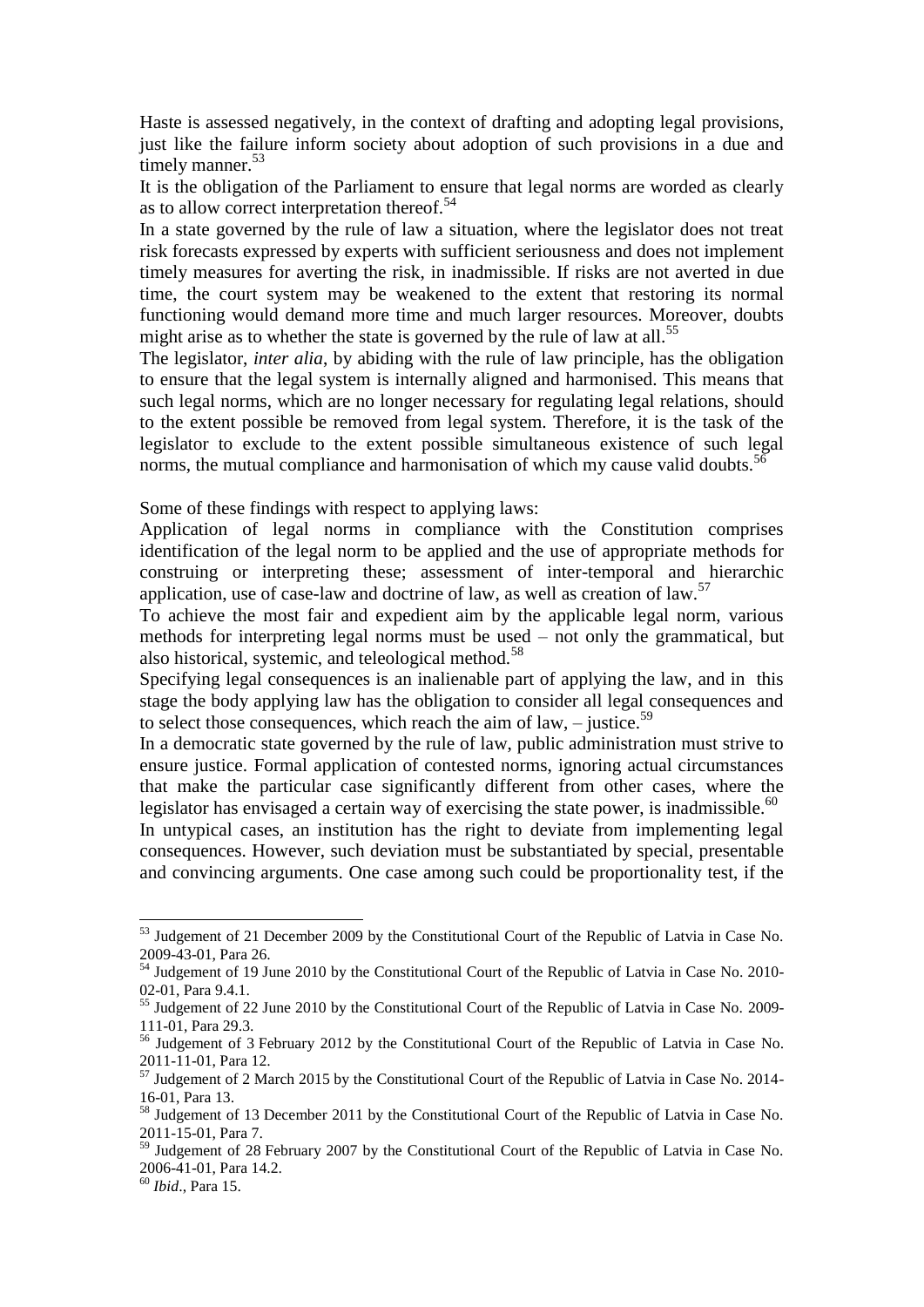mandatory administrative act imposes restrictions upon a person's fundamental rights. $61$ 

It is the task of the judicial power to ensure that in examining each particular case, constitutional norms, laws and other regulatory enactments are enforced, that the general principles of law are complied with, and that human rights and freedoms are protected. In a state governed by the rule of law courts of general jurisdiction should be recognised as being the most effective mechanism, which can establish, on caseby-case basis, whether a reasonable balance between the rights of a particular person and interests of society has been found.<sup>62</sup>

### **13. Do you have case-law relating to respect for the rule of law by private actors exercising public functions?**

**14. Are public officials accountable for their actions, both in law and in practice? Are there problems with the scope of immunity for some officials, e.g. by preventing an effective fight against corruption? Do you have case-law related to the accountability of public officials for their actions?**

The Constitution provides for the immunity of some officials.

For example, with respect to members of the Parliament, Article 28, Article 29 and Article 30 provide:

28. Members of the *Saeima* may not be called to account by any judicial, administrative or disciplinary process in connection with their voting or their views as expressed during the execution of their duties. Court proceedings may be brought against members of the *Saeima* if they, albeit in the course of performing parliamentary duties, disseminate:

1) defamatory statements which they know to be false, or

2) defamatory statements about private or family life.

29. Members of the *Saeima* shall not be arrested, nor shall their premises be searched, nor shall their personal liberty be restricted in any way without the consent of the *Saeima*. Members of the *Saeima* may be arrested if apprehended in the act of committing a crime. The Presidium shall be notified within twenty-four hours of the arrest of any member of the *Saeima*; the Presidium shall raise the matter at the next sitting of the *Saeima* for decision as to whether the member shall continue to be held in detention or be released. When the *Saeima* is not in session, pending the opening of a session, the Presidium shall decide whether the member of the *Saeima* shall remain in detention.

30. Without the consent of the *Saeima*, criminal prosecution may not be commenced and administrative fines may not be levied against its members.

The Constitutional Court has noted that the main purpose for establishing the immunity for the members of the Parliament is to protect a member of the Parliament from unfounded influence by other branches of power, which might hinder him in performing his duties. $63$ 

<sup>-</sup><sup>61</sup> *Ibid*.

 $62$  Judgement of 13 October 2010 by the Constitutional Court of the Republic of Latvia in Case No. 2010-09-01, Para 10.

<sup>&</sup>lt;sup>63</sup> Judgement of 22 February 2002 by the Constitutional Court of the Republic of Latvia in Case No. 2001-06-03, Para 10.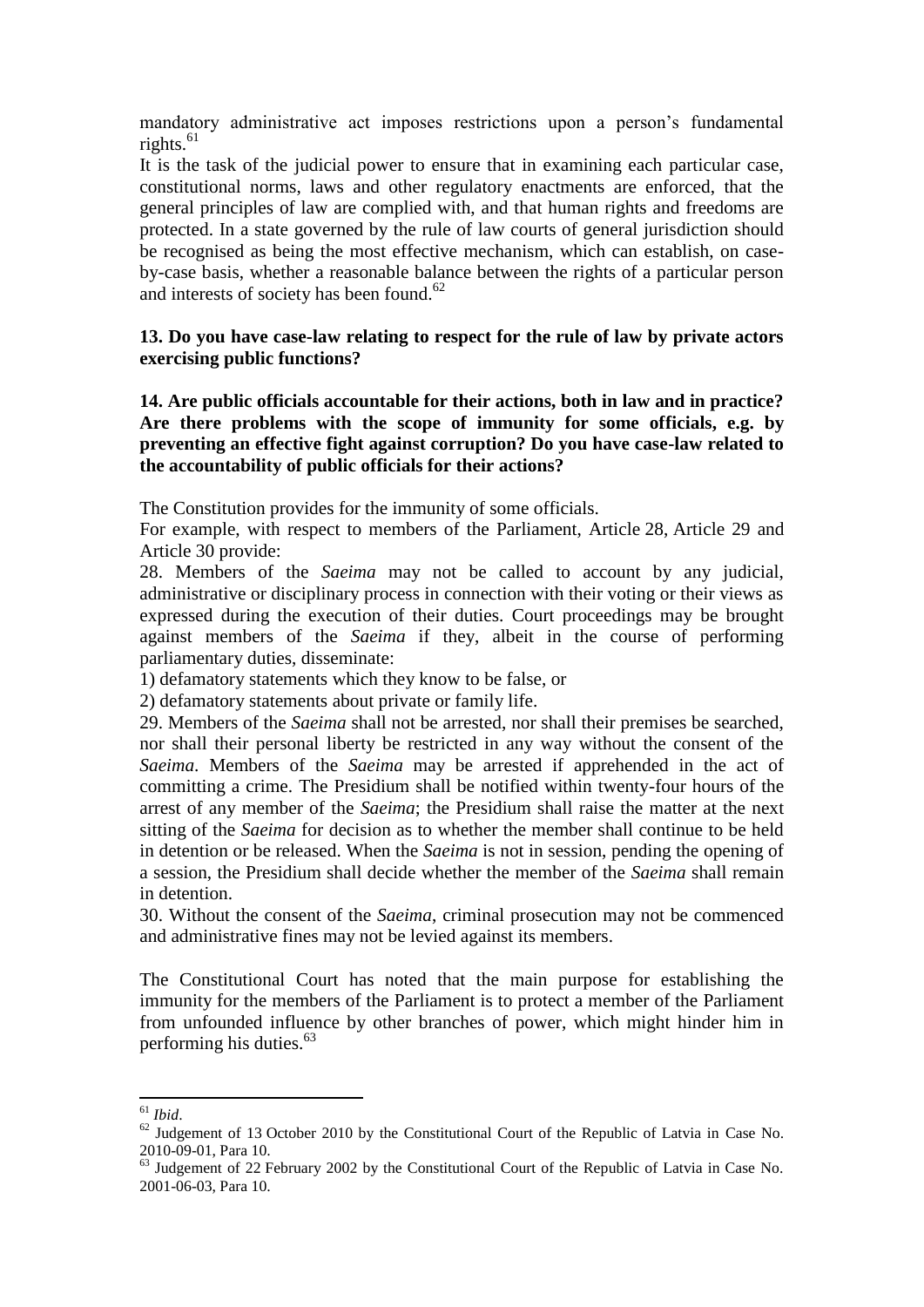Article 53 and Article 54 of the Constitution provide with respect to the President of the State:

53. Political responsibility for the fulfilment of presidential duties shall not be borne by the President. All orders of the President shall be jointly signed by the Prime Minister or by the appropriate Minister, who shall thereby assume full responsibility for such orders except in the cases specified in Articles forty-eight and fifty-six.

54. The President may be subject to criminal liability if the *Saeima* consents thereto by a majority vote of not less than two-thirds.

Immunity of judges serving in courts of general jurisdiction has been defined in the law "On Judicial power", that of Justices of the Constitutional Court – in the Constitutional Court Law.

Section 13 of the law "On Judicial Power" provides:

(1) A judge has immunity during the time he or she fulfils his or her duties in relation to adjudication in a court.

(2) A criminal matter against a judge may be initiated only by the Prosecutor General of the Republic of Latvia. A judge may not be detained or be subjected to criminal liability without the consent of the *Saeima*. A Supreme Court judge specially authorised for that purpose shall take a decision concerning the detention, forcible conveyance, arrest, or subjection to a search of a judge. If a judge is apprehended in committing a serious or especially serious criminal offence, a decision concerning the forcible conveyance, arrest or subjection to a search is not necessary, but a Supreme Court judge specially authorised and the Prosecutor General shall be informed thereof within a time period of 24 hours.

(4) An administrative sanction may not be applied to a judge and he or she shall not be arrested according to administrative procedures. A judge is subject to disciplinary liability for the committing of administrative violations in accordance with the provisions of Chapter 14 of this Law.

(5) A judge is not financially liable for the damages incurred by a person who participates in a matter, as a result of an unlawful or unfounded judgment of a court. In the cases provided for by law, damages shall be paid by the State.

(6) A person, who considers that a judgment of a court is unlawful or unfounded, may appeal it in accordance with the procedures provided by law, but may not make a claim in court against the judge who has adjudicated the matter.

In view of the special jurisdiction that the Constitutional Court has, i.e., the right to recognise a legislator's will as being incompatible with the Constitution, different guarantees have been defined for judges of the Constitutional Court as regards retaining one's office (the principle of a judge's irremovability), $64$  conditions for suspending or terminating the mandate, regulation on judge's immunity (procedural immunity). The decision on suspending a judge's mandate (if the judge temporarily takes an office at an international court or represents the State of Latvia, or in the instance of a disciplinary case), on removing a judge from the office due to his state of health, on dismissing a judge from the office (in cases envisaged by  $law^{65}$ ), on

 $64$  To guarantee the irremovability of a Constitutional Court judge, the principle has been enshrined in the Constitutional Court Law that all issues that are related to losing the office of the Constitutional Court judge, are decided upon by the Constitutional Court itself, instead of the *Saeima*.

<sup>&</sup>lt;sup>65</sup> The Constitutional Court Law, Section 10(3) and Section 34.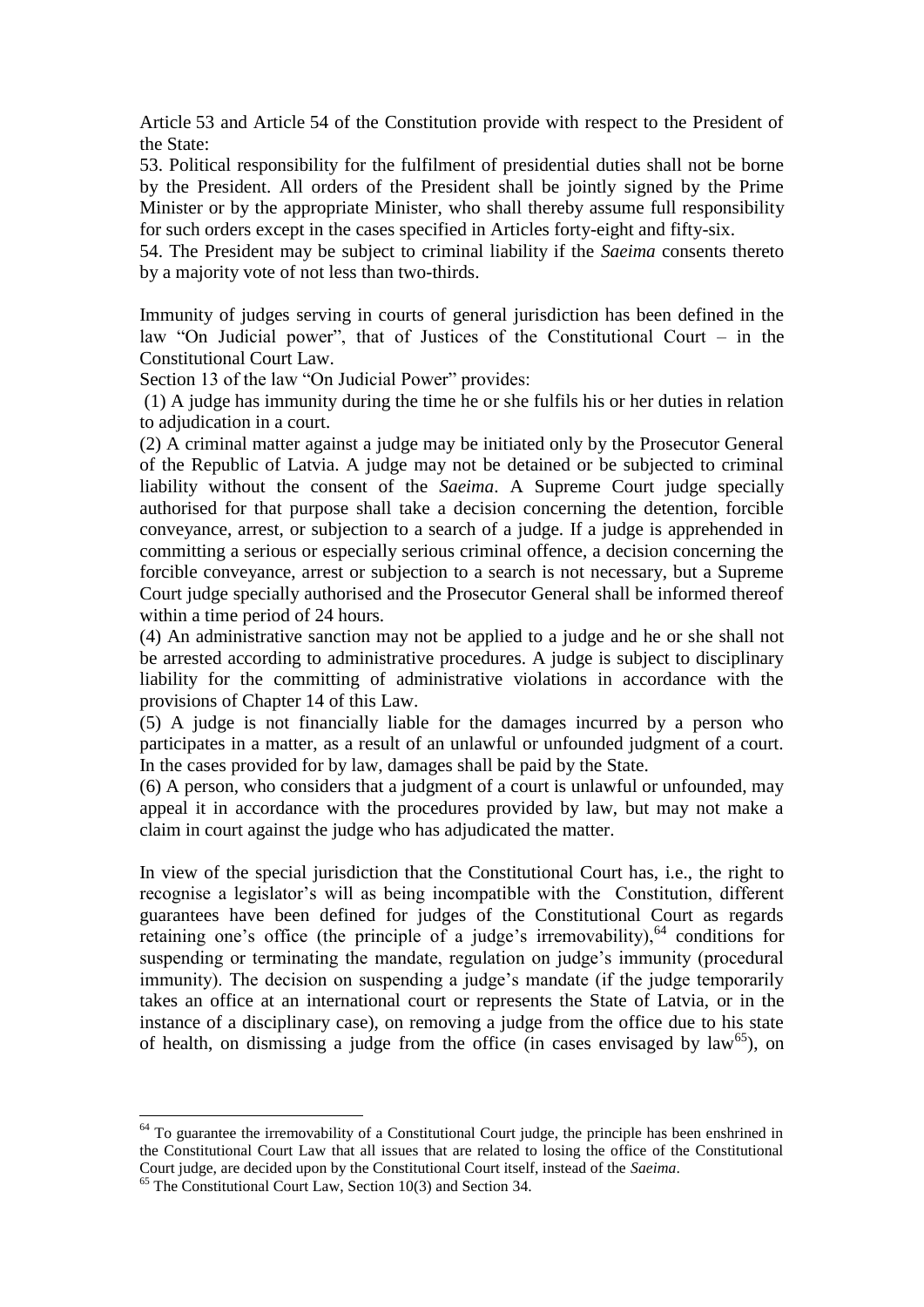initiating a disciplinary case<sup>66</sup> and making a judge disciplinary liable is adopted by the Constitutional Court itself.<sup>67</sup>

With respect to the status of a public official, the Constitutional Court has noted that the status of a public official is characterised by a relationship of special trust and loyalty with the State. The provision of special trust and loyalty towards the state is the basis for restrictions linked to the status of a public official, which *per se* are not to be recognised as being disproportional from the perspective of the principle of equality.<sup>68</sup>

The Constitution does not prohibit the legislator from defining, which persons are public officials in the meaning of Law on Preventing Conflict of Interest. However, in defining restrictions, prohibitions and obligations binding upon public officials, it must be assessed, whether a person's fundamental rights are not disproportionally restricted, *inter alia*, rights established in Article 106 of the Constitution.<sup>69</sup>

Findings by the Constitutional Court pertaining to public officials' responsibility:

Qualification requirements set for each vocation comprise the minimum level of education, degree of theoretical knowledge, skills, and responsibility required to perform the basic tasks of this job successfully.<sup>70</sup>

Prosecutors, advocates, and notaries are persons belonging to the system of courts, and each of them in a particular way participates in exercising judicial power. Considering the tasks and responsibility of these vocations, candidates for these offices may be set higher requirements as to the level and type of education.<sup>71</sup>

It is the obligation of the State to establish such remuneration to judges that would comply with a judge's status, functions, and responsibilities. Protection of judges' remuneration is one of the safeguards for judges' independence.<sup>72</sup> A judge's remuneration should be commensurate to the prestige of his profession and the level of his responsibility.<sup>73</sup>

## **IV. The law and the individual**

## **15. Is there individual access to your Court (direct / indirect) against general acts / individual acts? Please briefly explain the modalities / procedures.**

Section  $19<sup>2</sup>$  of the Constitutional Court Law regulates constitutional complaint. The constitutional complaint (application) to the Constitutional Court may be submitted by any person, who considers that his fundamental rights, enshrined in the Constitution, have been violated by a legal norm that is incompatible with a norm of higher legal

<sup>&</sup>lt;sup>66</sup> This issue is decided by the President, the Vice-president of the Constitutional Court or 3 judges.

<sup>&</sup>lt;sup>67</sup> The *Saeima* decides with respect to judges of the courts of general jurisdiction and administrative courts.

<sup>&</sup>lt;sup>68</sup> Judgement of 23 November 2015 by the Constitutional Court of the Republic of Latvia in Case No. 2015-10-01, Para 17.2.

<sup>69</sup> Judgement of 21 Dec ember 2015 by the Constitutional Court of the Republic of Latvia in Case No. 2015-03-01, Para 16.

<sup>&</sup>lt;sup>70</sup> Judgement of 4 June 2002 by the Constitutional Court of the Republic of Latvia in Case No. 2001-16-01, Para 2.2.

<sup>71</sup> *Ibid*.

 $72$  Judgement of 18 January 2010 by the Constitutional Court of the Republic of Latvia in Case No. 2009-11-01, Para 8.2.

<sup>73</sup> *Ibid*., Para 9.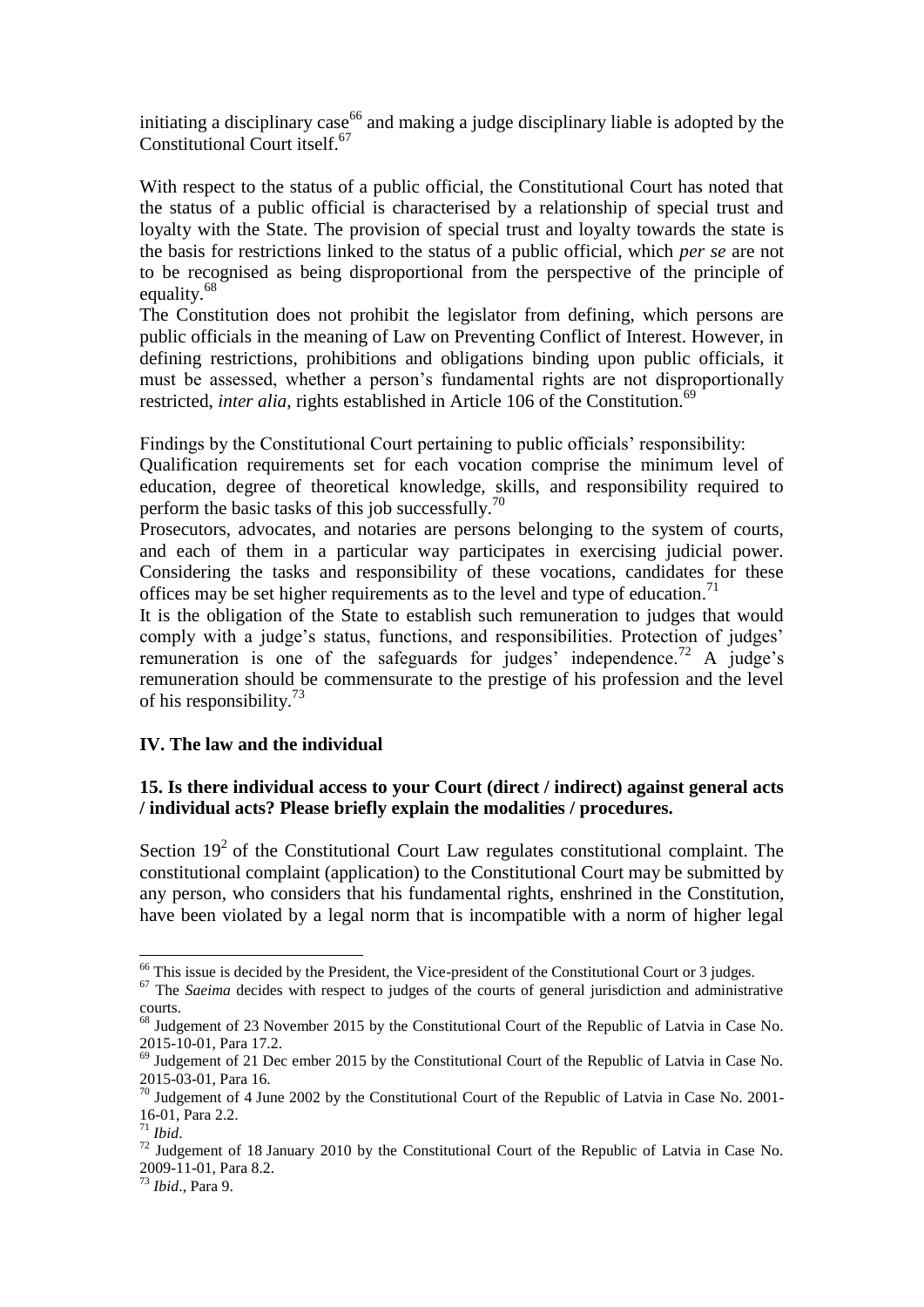force. Any person (natural person, legal person of private law or an association of persons) has the right to submit an application or a constitutional complaint. The Constitutional Court Law permits both a citizen and a non-citizen of the Republic of Latvia, a foreigner and a stateless person to submit such a complaint. Moreover, the legal person of private law (association, religious organisation, company, etc.) is not required to be registered in the Republic of Latvia.

The requirements for admissibility are the following.

First, a person may submit a constitutional complaint only with regard to incompatibility of a legal norm with a legal norm of a higher legal force. A person may not contest administrative acts issued by institutions of public administration or court rulings at the Constitutional Court. Likewise, a person may not request the Constitutional Court to impose an obligation upon the legislator to adopt certain regulation.

Second, a person may contest only such legal norms that infringe upon a person's fundamental rights. A requirement has been set that a person may turn to the Constitutional Court only and solely in cases, where a direct link between an infringement upon this person's rights and the contested legal norm exists. A person may not turn to the Constitutional Court even if he considers that justice should be attained and does it in the name of public interests. The legal norm that is incompatible with a legal norm of higher legal force must arguably infringe upon a person's fundamental right defined in the Constitution.

Third, constitutional complaint is the final legal remedy to defend fundamental human rights. Before turning to the Constitutional Court, the person should try to defend his rights by using general legal remedies. A complaint to a higher institution or official, submitting a complaint or a claims statement to a court of general jurisdiction or an administrative court is considered as being such remedies. If a person has started defending his rights that have been infringed upon by general legal remedies, than he/she should exhaust all these remedies. Thus, if a person has turned to the court and the case has been heard by a first instance court, then in order to submit a constitutional complaint, the case must pass through also the appellate and cassation instance.

A constitutional complaint may be submitted without exhausting general legal remedies, if the hearing would be of a general importance or were significant harm to the applicant may not be prevented by these remedies. However, the person must indicate and substantiate these circumstances in the constitutional complaint.

Fourth, a time limit has been set for submitting a constitutional complaint. A constitutional complaint to the Constitutional Court may be submitted within six months after the ruling by the final competent institution has entered into force. This requirement has been envisaged to facilitate stability of legal relationships and to abide by the principle of legal certainty. This term is sufficient to respond to deficiencies in legislation and change the regal relationships that have been created, decreasing the possible consequences.

Fifth, the following must be indicated in a constitutional complaint: the applicant, the institution or the official, who issued the contested act, facts of the case, legal substantiation of the application, claim to the Constitutional Court. The constitutional complaint, in particular, should substantiate that an infringement of a person's fundamental rights established in the Constitution has occurred and that all general legal remedies have been exhausted or that such do not exist. Explanations and documents that are necessary for establishing the facts, as well as documents proving that all general legal remedies have been used must be appended to the constitutional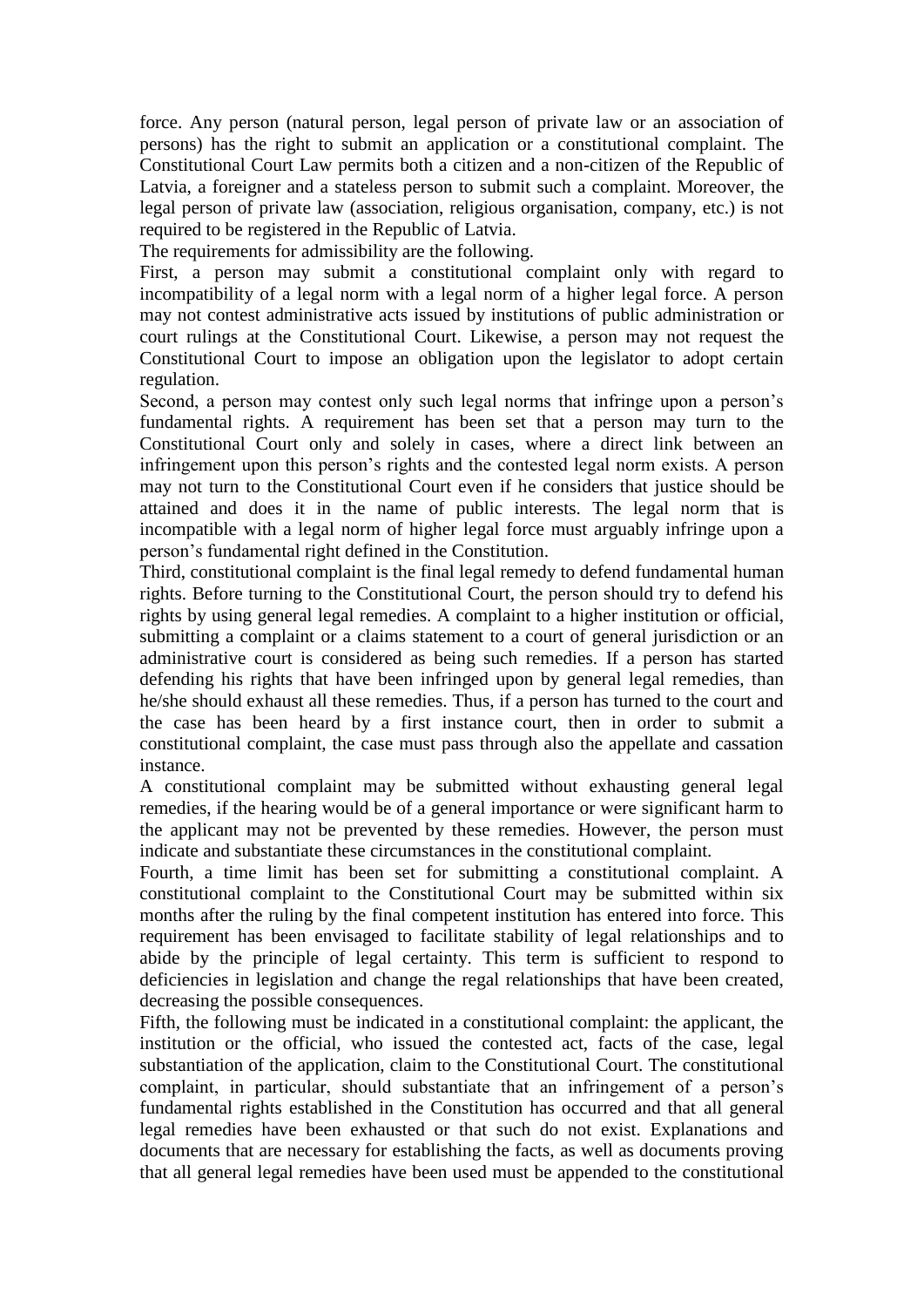complaint. This substantiation must be sufficient for admissibility of a claim. If the substantiation is insufficient, the Panel of the Constitutional Court has the right<sup>74</sup> to declare the application inadmissible.<sup>75</sup>

### **16. Has your Court developed case-law concerning access to ordinary / lower courts (e.g. preconditions, including, costs, representation by a lawyer, time limits)?**

The Constitutional Court has examined various aspects of the right to a fair trial, as well as the proportionality of various restrictions placed upon the right to turn to court. Likewise, the Constitutional Court has also reviewed  $\cos^{-1/6}$ , representation by a lawyer<sup>77</sup>, time limits.<sup>78</sup>

#### Some important findings:

The right to a fair trial also means that a person has the right to access to court. If the State has the obligation to establish independent and unbiased courts and the obligation to ensure a number of procedural safeguards, then it is only logical to demand that persons would be ensured access to courts and that they would be able to use these safeguards. $^{79}$ 

The State's obligation to ensure the right to access to court is manifested, first of all, by the fact that the State must establish a court, where a person might turn for resolution of a dispute, at least in one instance.<sup>80</sup>

To ensure that the system of courts functions effectively, reasonable restrictions may be placed upon access to court. The legislator must ensure that courts are released from examining obviously unfounded applications and must prevent abuse of court resources. However, the legislator must take into consideration that the first sentence in Article 92 of the Constitution requires that in those cases, where a person's rights and lawful interests are affected, at least minimum right to turn to court must be ensured; i.e., the right to have the case examined at least in one instance.<sup>81</sup>

The right to turn to court may be restricted insofar it is not substantially taken away.<sup>82</sup> Fundamental rights included in the Constitution may not be declarative. Exercise of these rights in practice must be ensured. […] If the law guarantees to a person the possibility to turn to court, but actually the pre-requisites for submitting an application

 $74$  Section 20(6) of the Constitutional Court Law

<sup>75</sup> Ziemele I., Spale A., Jurcēna L. Constitutional Adjudication in Latvia. 2018.

<sup>76</sup> Judgements of 20 April 2012 by the Constitutional Court of the Republic of Latvia in Case No.

<sup>2011-16-01; 9</sup> May 2008 in Case No. 2007-24-01; 4 January 2005 in Case No. 2004-16-01; 19 April 2010 in Case No. 2009-77-01.

 $^{77}$  Judgements of 7 February 2014 by the Constitutional Court of the Republic of Latvia in Case No. 2013-04-01; 6 October 2003 in Case No. 2003-08-01.

<sup>&</sup>lt;sup>78</sup> Judgements of 26 November 2002 by the Constitutional Court of the Republic of Latvia in Case No. 2002-09-01; 26 April 2007 in Case No. 2006-38-03; 27 March 2008 in Case No. 2007-17-05; 13 February 2009 in Case No. 2008-23-03: 10 May 2013 in Case No 2012-16-01; 27 June 2013 in Case No. 2012-22-0103; 10 June 2014 in Case No. 2013-18-01.

 $79$  Judgement of 9 May 2008 by the Constitutional Court of the Republic of Latvia in Case No. 2007-24-01, Para 8.

<sup>&</sup>lt;sup>80</sup> Judgement of 21 October 2013 by the Constitutional Court of the Republic of Latvia in Case No. 2013-02-01, Para11.

<sup>&</sup>lt;sup>81</sup> Judgement of 10 June 2014 by the Constitutional Court of the Republic of Latvia in Case No. 2013-18-01, Para 15.

<sup>&</sup>lt;sup>82</sup> Judgement of 27 June 2003 by the Constitutional Court of the Republic of Latvia in Case No. 2003-04-01, Para 1.1.